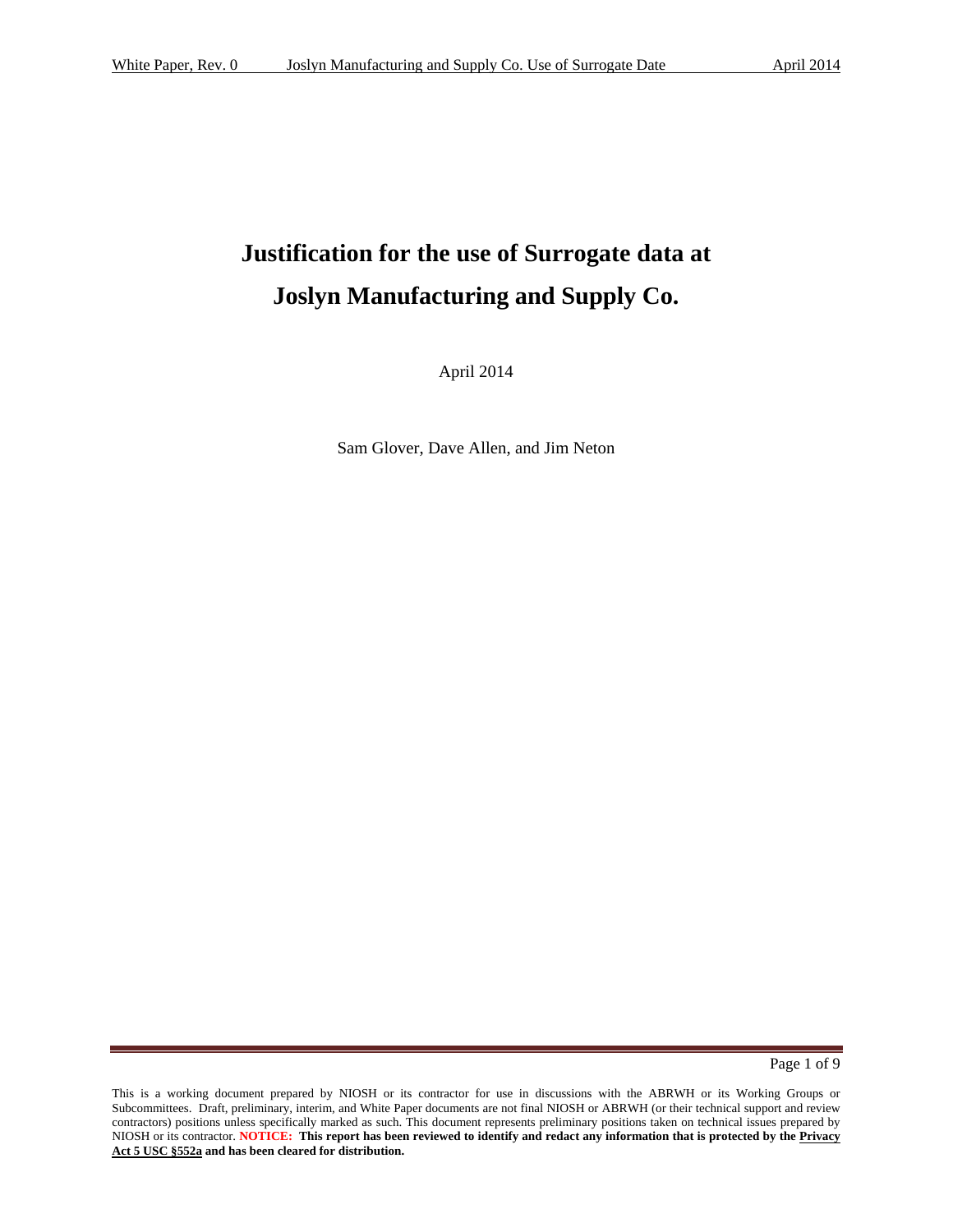In response to a request by the Advisory Board on Radiation and Worker Health (ABRWH), NIOSH has evaluated the use of surrogate data at Joslyn Manufacturing and Supply Co., (Joslyn) for the time period of August 1, 1948 through December 31, 1952. Specifically, the use of inhalation exposure distributions during this period that are provided in TBD-6000 (Battelle 2011) were evaluated against the elements contained in the Advisory Board's *Criteria for the Use of Surrogate Data*<sup>1</sup> (ABRWH 2010). This justification of use of surrogate data at Joslyn supports NIOSH's position that dose reconstructions during this time period can be performed with sufficient accuracy (NIOSH 2012, NIOSH 2014).

#### Introduction

l

 operations were in support of the effort to load the Hanford reactor with its initial charge of uranium and also consisted of applied research in how to roll and machine uranium metal for production of plutonium. Joslyn, located in Fort Wayne Indiana, was an important facility for the early production of uranium for the Manhattan Engineer District (MED) and later the Atomic Energy Commission (AEC). During the course of their operations well over a million pounds of uranium were handled at the facility. Early Joslyn's highest production rates actually occurred during the first 7 months of 1948 as they rolled uranium as part of the Dimensional Stability Program that sought to reduce the down time of the Hanford reactors during the increased power upgrades. These reactor outages were attributed to the specific characteristics of uranium that was produced by extrusion. The AEC hoped that rolling uranium would improve the reliability and loss of reactor time caused by fuel failures that plagued them in 1947 and 1948.

Joslyn continued as one of the principal uranium production facilities until July 31, 1948, at which point Simonds Saw and Steel Co., became the uranium production facility for the AEC. From August 1948 through the end of 1952, Joslyn continued to support the AEC by rolling and machining smaller quantities of uranium, principally for research purposes.

NIOSH and its support contractor Oak Ridge Associated University Team (ORAUT) have collected a substantial amount of information on the quantity, operation details, and facility monitoring data regarding the MED and AEC activities at Joslyn from 1943 through 1952. While the operations varied over time, they typically included various machining and rolling operations of uranium in support of the MED and the AEC. Over the course of its operations this included hot rolling, quenching, Medart straightening, cooling, grinding, waste burning, and abrasive cutting of natural uranium billets into metal rods.

Monitoring data for the Joslyn facility is limited. While there were a handful of air monitoring samples taken in 1943 and 1944 by the MED using electrostatic precipitation methods, these were deemed unsuitable for use in dose reconstruction because of uncertainties in the methods. During the 1948-1952 time period evaluated in this document, NIOSH is aware of only three set of air monitoring data. This

 ABRWH's criteria were used in this evaluation. A review of the NIOSH criteria against those of the ABRWH indicated that the <sup>1</sup>Although NIOSH also has criteria for evaluation of the use of surrogate data that are discussed in IG-004 (NIOSH 2008), the Board's criteria were inclusive of all the evaluation points contained in NIOSH's IG-004.

 NIOSH or its contractor. **NOTICE: This report has been reviewed to identify and redact any information that is protected by the Privacy**  This is a working document prepared by NIOSH or its contractor for use in discussions with the ABRWH or its Working Groups or Subcommittees. Draft, preliminary, interim, and White Paper documents are not final NIOSH or ABRWH (or their technical support and review contractors) positions unless specifically marked as such. This document represents preliminary positions taken on technical issues prepared by **Act 5 USC §552a and has been cleared for distribution.**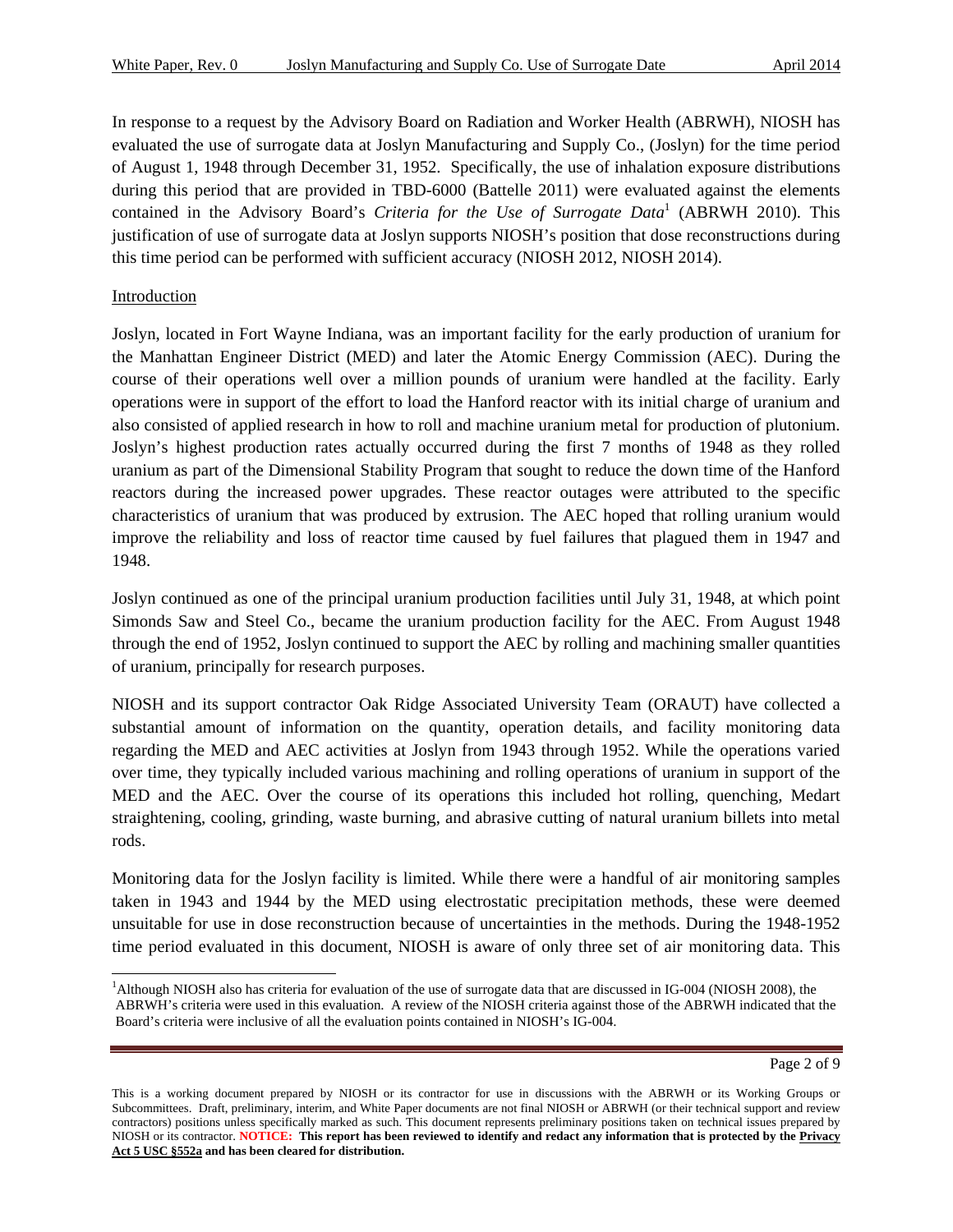includes a small data set collected by the AEC's Health and Safety Laboratory (HASL) in 1951 that focused on machining operations, including samples taken at the cutoff machine and the centerless grinder (SRDB 11036 pdf pages 23-24). In 1952 HASL (Klevin 1952) collected samples that evaluated a much broader set of rolling and machining operations, which included a determination of the Time Weighted Average (TWA) daily intakes for various groups at Joslyn. The third data set was from a precleanup survey that measured the contamination at Joslyn in August of 1949; nearly a year after the highest production had ended at Joslyn (Picot 1949).

### Evaluation against the Criteria for Usage of Surrogate Data

In light of the operations and the available monitoring data described above, this document provides an evaluation for applying the surrogate data contained in TBD-6000 to reconstruct routine inhalation intakes of uranium at Joslyn Manufacturing and Supply Company. This usage is evaluated in accordance with the criteria established by the ABRWH specifically for the period August 1, 1948 through December 31, 1952.

1) *Hierarchy of Data – It should be assumed that the usual hierarchy of data would apply to dose reconstructions for that site (Individual worker monitoring data followed by co-worker data followed by workplace monitoring data such as area sampling followed by process and source term data.) This hierarchy should be considered when evaluating the potential use of surrogate data. Surrogate data should only be used to replace data if the surrogate data have some distinct advantages over the available data and then only after the appropriate adjustments have been made to reflect the uncertainty inherent in this substitution*.

 performed by HASL in January 1952. A detailed review of records and worker interviews at Joslyn indicate that no individual monitoring data for uranium were ever collected. Facility monitoring data in the form of air samples was collected on a limited set of machining operations in 1951 by the AEC's Health and Safety Laboratory (HASL) and a more comprehensive collection with the development of Time Weighted Average daily intakes was

NIOSH has determined that the data contained in the 1951 and 1952 studies meet the analytical and methodological requirements necessary to perform dose reconstruction as they were conducted using the well understood methods employed by the AEC's Health and Safety Laboratory. These data, however, only represent two "snapshots" of the levels of airborne uranium over more than a three year exposure period. Therefore, NIOSH has used the measured data from the rolling operator and machining operator from TBD-6000 to augment the limited air samples at Joslyn.

2) *Exclusivity Constraints – In many cases, surrogate data are used to supplement the available monitoring data from a site. In those cases, the surrogate data is usually used to justify certain assumptions about the distribution or range of possible exposures or assumptions about the source terms. In those cases, no special justification is necessary beyond the usual scientific evaluation. This is akin to the Type II use described above. However, in other situations, there are no or very little monitoring data available. In those cases, the use of the surrogate data as the basis for individual* 

Page 3 of 9

 NIOSH or its contractor. **NOTICE: This report has been reviewed to identify and redact any information that is protected by the Privacy**  This is a working document prepared by NIOSH or its contractor for use in discussions with the ABRWH or its Working Groups or Subcommittees. Draft, preliminary, interim, and White Paper documents are not final NIOSH or ABRWH (or their technical support and review contractors) positions unless specifically marked as such. This document represents preliminary positions taken on technical issues prepared by **Act 5 USC §552a and has been cleared for distribution.**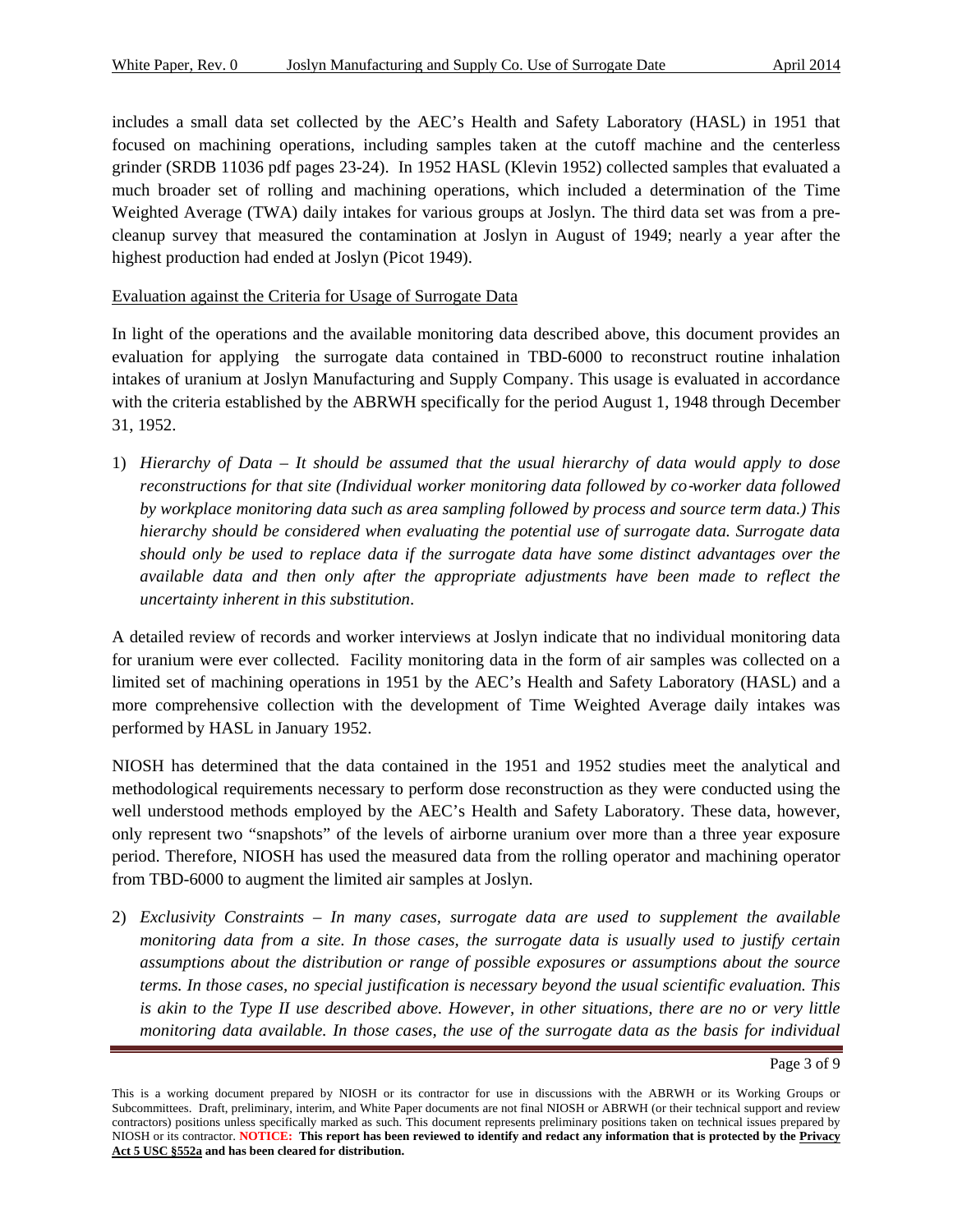-

*dose reconstruction would need to be stringently justified. This judgment needs to take into account not only the amount of surrogate data being relied on relative to data from the site but also the quality and completeness of that surrogate data.* 

As discussed above, data collected by HASL in 1951 and in particular 1952 are available for evaluating internal dose from uranium rolling and machining operations at Joslyn. NIOSH, however, utilized the surrogate data from TBD-6000 to describe the full range of conditions and assumptions of the exposures that may have been observed beyond the single 1952 TWA study conducted by HASL. While the data from the site indicated that the bounding operation was from exposure at the rolling mills, NIOSH has also included data from rolling and machining operations in TBD-6000 to estimate exposures at Joslyn. The surrogate data utilized for the rolling and machining operations came from a study by Christofano and Harris (1960), which was a comprehensive peer-reviewed publication that analyzed 60 complete surveys from 7 different AEC uranium facilities. The data set included more than 20,000 dust samples taken in operator breathing zones as well as general areas beginning in 1948. This publication therefore represents a robust data set useful in representing exposures.

NIOSH compared the data from the 1952 air monitoring results in Table 6-1 of the Addendum of the Joslyn Evaluation Report to the daily weighted average values contained in Tables 7.3 and 7.5 of TBD-6000. Comparison of these datasets show that the TBD-6000 Machining Operator (GM=2,491 pCi/m<sup>3</sup>, 95<sup>th</sup> percentile 35,171 pCi/m<sup>3</sup>) and the Rolling Operator (GM=1,606 pCi/m3, 95<sup>th</sup> percentile 22,675  $pCi/m<sup>3</sup>$ <sup>2</sup> provide conservative surrogate data substitutions for both categories. While NIOSH acknowledges there was burning of uranium waste outside of the facility, the ABRWH working group has previously agreed that those conditions are bounded by the rolling and machining operations represented in TBD-6000.

Further comparison of the data shows that this claimant favorable approach is clearly conservative as compared to the TWA rolling mill and machining operator values determined by HASL in 1952, with one exception (see Attachment 1). In TBD-6000, the geometric mean of the rolling mill operator is less than the HASL measured values at the east and west side of the 9" finishing rollers. While the TWA determined by HASL for those operators was 7451 (with a maximum value 17,672 pCi/m<sup>3</sup>), the exposure is contained within the bounds of the distribution provided by the Rolling Operator  $(95<sup>th</sup>$  percentile 22,675  $pCi/m<sup>3</sup>$ ). Furthermore, after July 1948, the contracts under which Joslyn operated for the Joint Rolling Program on Dimensional Stability (AEC and Atomic Energy Commission Canada) specifically called for rolling on the 18 inch mill (summary of rollings are contained in part in SRDB 118159, SRDB 120484, SRDB 04048, and SRDB 112574). This program represented smaller efforts (approximately 30 tons in each 1949 and 1950) compared to the production rates Joslyn experienced in early 1948. The 18-inch rolling mill was also shown in the 1952 study to have substantially lower air concentrations compared to the 9-inch finishing mill. The use of the 18-inch mill removed the highest source of exposure at Joslyn from many of days of operations and further substantiates that multiple mills were not used

<sup>&</sup>lt;sup>2</sup> The air concentration values for the machining operator and rolling operator were derived from the stated pCi/d intakes in TBD-6000. The 95th percentile values were computed using the TBD-6000 assumption of a GSD of 5.

 NIOSH or its contractor. **NOTICE: This report has been reviewed to identify and redact any information that is protected by the Privacy**  This is a working document prepared by NIOSH or its contractor for use in discussions with the ABRWH or its Working Groups or Subcommittees. Draft, preliminary, interim, and White Paper documents are not final NIOSH or ABRWH (or their technical support and review contractors) positions unless specifically marked as such. This document represents preliminary positions taken on technical issues prepared by **Act 5 USC §552a and has been cleared for distribution.**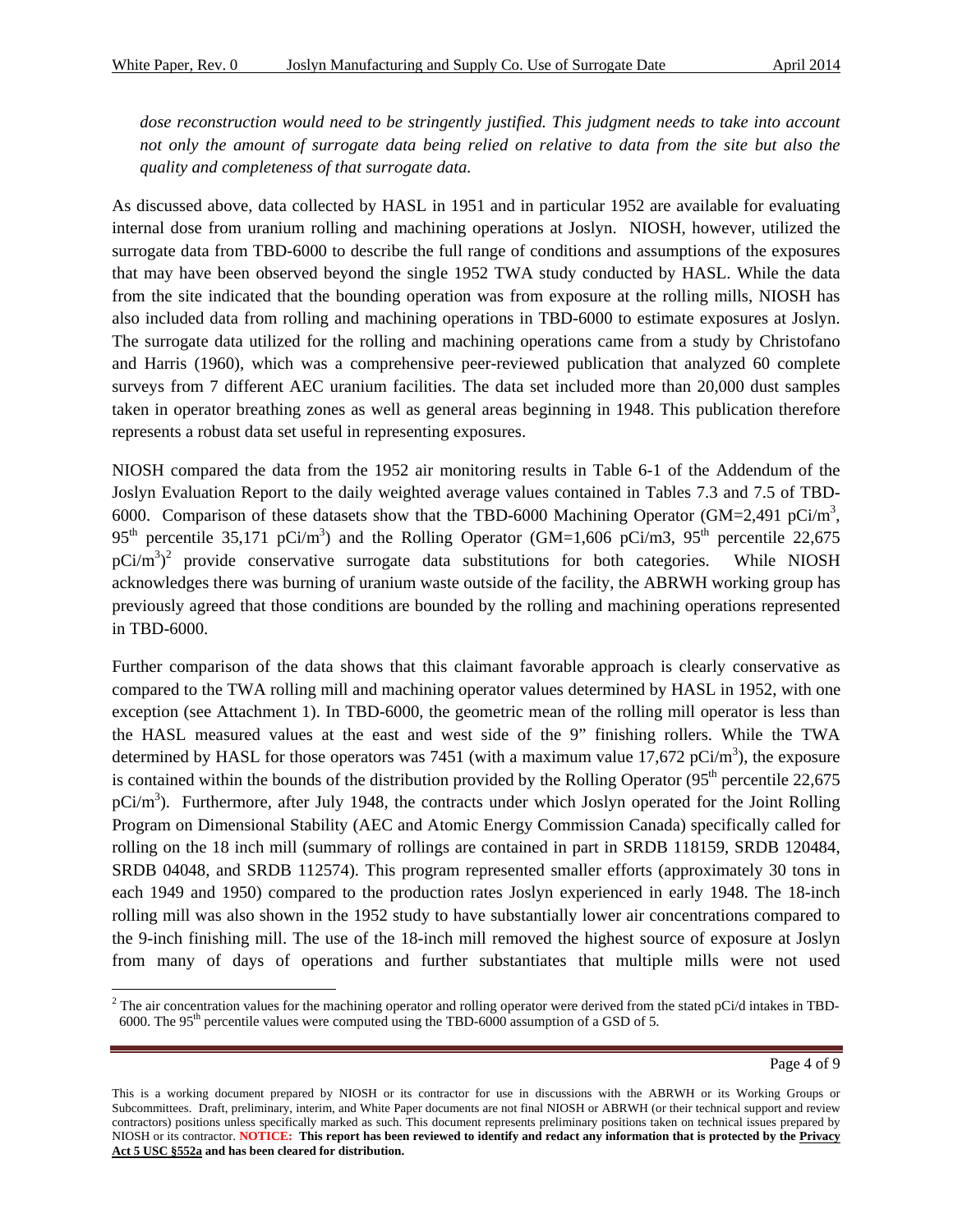simultaneously during this time period because of the careful temperature control called for in the program. NIOSH knows of only one rolling event beginning in August 1948 where the 9-inch mill was used (January 1952, when HASL conducted the TWA study). Worker testimony in the 2012 outreach meeting by a worker who was in the mill area beginning in 1948 only remembered using the 18-inch mill for uranium work (SRDB 118494).

- *3) Site or Process Similarities One of the key criteria for judging the appropriateness of the use of surrogate data would be the similarities between the site (or sites) where the data were generated and the site where the surrogate data are being utilized. The application of any surrogate data to an individual dose reconstruction at a site should include a careful review of the rationale for utilizing that source of data. Factors that could be considered include, but are not limited to, similarity of the production processes, presence or absence of conditions that might affect exposure, and monitoring methods employed at the site(s). The potential availability of other sources of surrogate data needs to be considered and the selection of the surrogate data used for dose reconstruction justified. Some of the questions to be considered where appropriate are:* 
	- *i) Are there other sources of surrogate data that were not used?*
	- *ii) Do these other potential sources contradict or undermine the application of the data from the selected site?*
	- *iii) Are there adequate data characterizing the site being used that would help support its application to other sites?*
	- *iv) Do the surrogate data reflect the type of operations and work practices in use at the facilities in question?*
	- *v*) Surrogate data should not be used if the equivalence of working conditions, source terms, *and processes of the surrogate facility to the one for which dose reconstructions are being done cannot be established with reasonable scientific or technical certainty as outlined here.*

TBD-6000 provides a comparison of data across a number of facilities that conducted exactly the same types of rolling and machining operations that Joslyn performed. Review of the site data available from 1951 and 1952 shows that the rolling operations provided the highest measured exposures at the site and all operations measured on those days were found to compare very well with the distribution of data provided in TBD-6000 (see Attachment 1). NIOSH believes that these comparisons provide convincing evidence that the TBD-6000 data provide a realistic exposure assessment for operations at Joslyn. As previously discussed, the HASL laboratory utilized well described methods of collection, analysis and evaluation that reflect state of the art at the time.

NIOSH made the determination that conditions at Joslyn met with the process similarities of the facilities at which HASL made the measurements upon which TBD-6000 is based beginning with August 1, 1948. NIOSH carefully considered the following items:

 certainty that the air monitoring data from other facilities is appropriate for comparison. Beginning with August 1948, Joslyn was operated with AEC oversight which provided increased

Page 5 of 9

 NIOSH or its contractor. **NOTICE: This report has been reviewed to identify and redact any information that is protected by the Privacy**  This is a working document prepared by NIOSH or its contractor for use in discussions with the ABRWH or its Working Groups or Subcommittees. Draft, preliminary, interim, and White Paper documents are not final NIOSH or ABRWH (or their technical support and review contractors) positions unless specifically marked as such. This document represents preliminary positions taken on technical issues prepared by **Act 5 USC §552a and has been cleared for distribution.**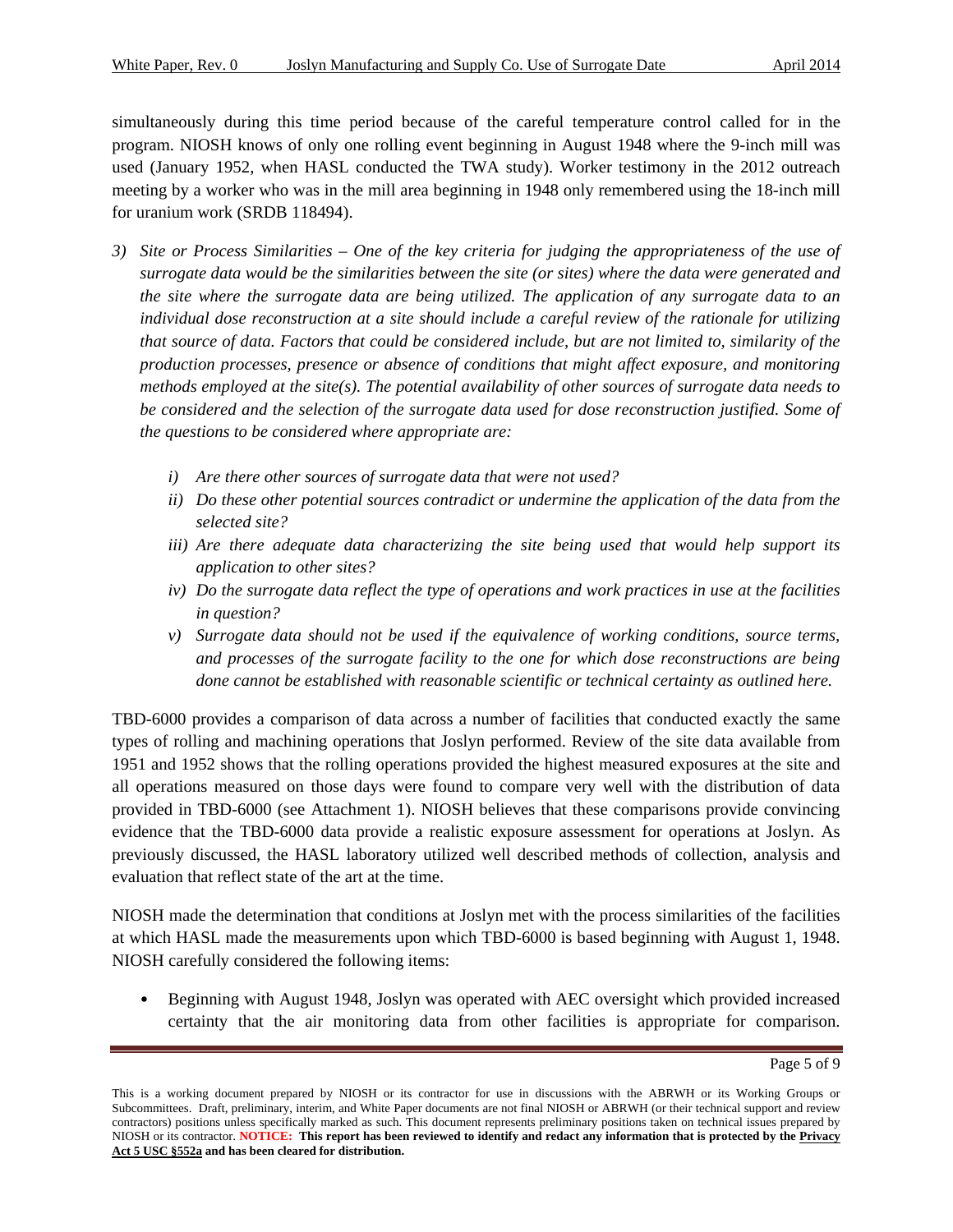Documented AEC oversight and presence for the operations conducted after the completion of the production campaigns that were completed in July 1948, coupled with well-defined and specific operations, allowed NIOSH to conclude the data obtained by HASL in 1951 and 1952 could be represented by the exposure conditions in TBD-6000 as early as August 1, 1948.

- Beginning in August 1948, the reduction in production levels to smaller rolling operations in support of specific research projects were less likely to have required simultaneous rollings on the three closely-located rolling mills.
- Beginning in August 1948, the contracts under which Joslyn operated for the Joint Rolling Program on Dimensional Stability (AEC and Atomic Energy Commission Canada) specifically called for rolling on the 18 inch mill. This removed the highest source of exposure (the 9" rolling mill) at Joslyn during many of the days of operation and provides additional evidence that multiple mills were not used simultaneously during this time period.
- *4) Temporal Considerations: Consideration also needs to be given to the period in question, since working conditions and processes varied in different periods. Surrogate data should belong in the same general period as the period for which doses are sought to be reconstructed unless it can be demonstrated that the working conditions, procedures, monitoring methods, and (perhaps) legal requirements were comparable to the period in question.*

Temporal considerations for Joslyn were given extensive weight when determining the feasibility of dose reconstruction and the comparability of surrogate data that could be used for dose reconstruction and these have been discussed in the previous sections. It is particularly important, however, to note that Joslyn only used electrically heated furnaces to pre-heat the billets, unlike other later-constructed facilities that may have used lead or salt bath coatings. NIOSH confirmed that the TBD-6000 data set extended to cover the Simonds Saw and Steel initial studies with rolling furnace heated uranium and thus extend the applicability of TBD-6000 back to 1948.

- *5) Plausibility: The manner in which the surrogate data are to be used must be "plausible" with regard to the reasonableness of the assumptions made. The plausibility determination should address issues of:* 
	- *a) Scientific plausibility. Are the assumed models (e.g., bioassay, concentration gradients) scientifically appropriate? Have the models been validated (where feasible) using actual monitoring data collected in a similar situation?*
	- *b) Workplace plausibility. Are the assumed processes and procedures (including monitoring) plausible for the facility in question? Have all of the factors that could significantly impact exposure been taken into account? Is adequate information available about the facility in order to be able to make a fair assessment?*

While the data from the site indicated that the bounding operation was exposure at the rolling mills, NIOSH has used data from both the rolling mill and machining operator category from TBD-6000 to provide a reasonable estimate of exposure at Joslyn beginning August 1, 1948. The surrogate data utilized

Page 6 of 9

 NIOSH or its contractor. **NOTICE: This report has been reviewed to identify and redact any information that is protected by the Privacy**  This is a working document prepared by NIOSH or its contractor for use in discussions with the ABRWH or its Working Groups or Subcommittees. Draft, preliminary, interim, and White Paper documents are not final NIOSH or ABRWH (or their technical support and review contractors) positions unless specifically marked as such. This document represents preliminary positions taken on technical issues prepared by **Act 5 USC §552a and has been cleared for distribution.**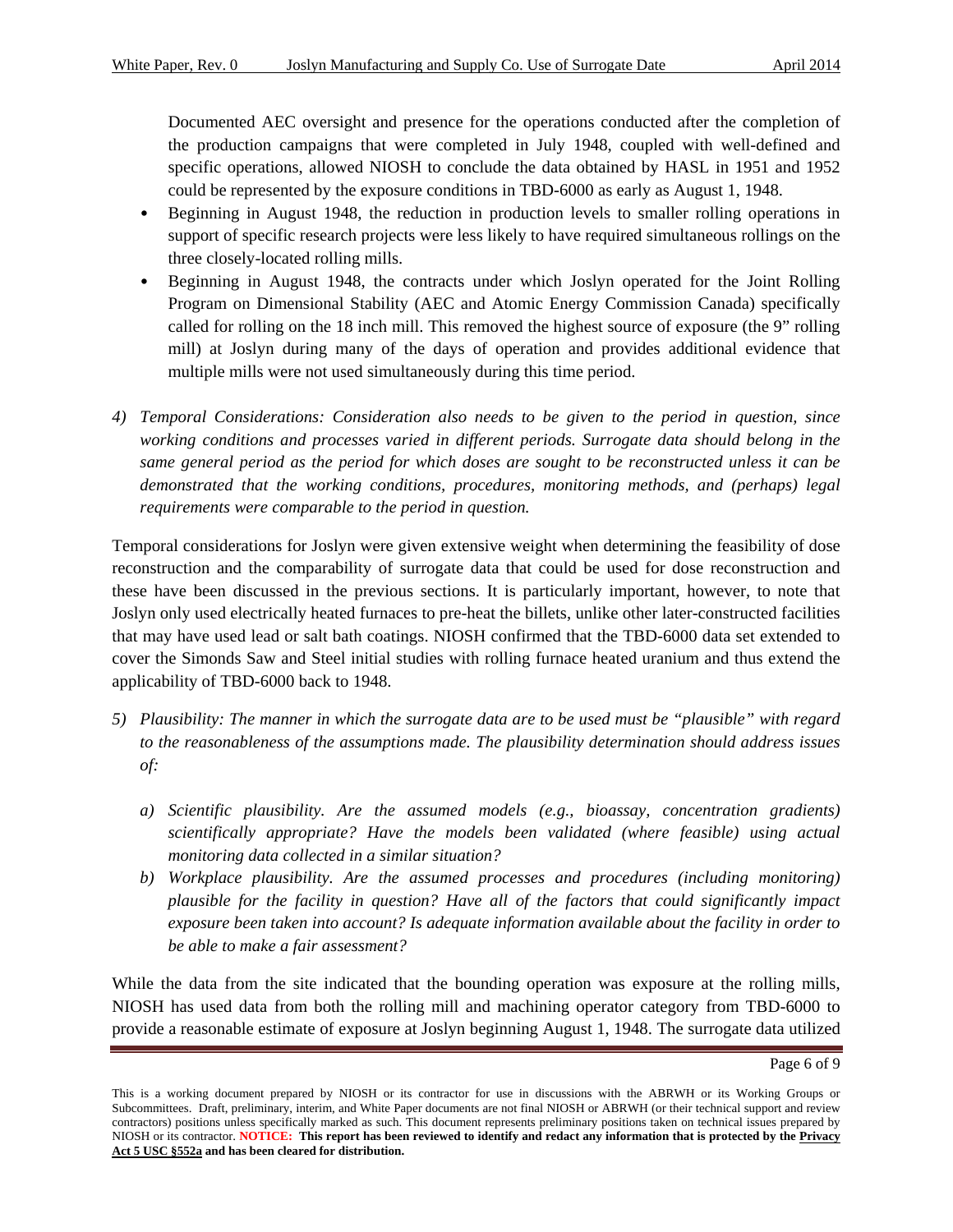for the rolling and machining operations came from a study by Christofano and Harris, which was a comprehensive peer-reviewed publication that analyzed 60 complete surveys from 7 different AEC uranium facilities. The data set included more than 20,000 dust samples taken in operator breathing zones as well as general areas beginning in 1948. This publication therefore represents a robust data set useful in representing exposures that have been shown for this site and others to represent a fair, scientifically plausible, and complete method to describe dose reconstruction methods at Joslyn after July 31, 1948. NIOSH used site data to verify that the TBD-6000 approach produced reasonable, claimant favorable estimates for the many different machining and rolling operations at Joslyn. NIOSH further reviewed carefully the operational characteristics and temporal changes at Joslyn to come the conclusion that this was an appropriate method for dose reconstruction. The changes to the rolling schedules and significantly reduced use of the highest exposure rolling mill (the 9-inch finishing mill) after July 31, 1948 further lends itself to the conclusion that TBD-6000 provides conservative and reasonable uranium intakes at Joslyn.

Page 7 of 9

 NIOSH or its contractor. **NOTICE: This report has been reviewed to identify and redact any information that is protected by the Privacy**  This is a working document prepared by NIOSH or its contractor for use in discussions with the ABRWH or its Working Groups or Subcommittees. Draft, preliminary, interim, and White Paper documents are not final NIOSH or ABRWH (or their technical support and review contractors) positions unless specifically marked as such. This document represents preliminary positions taken on technical issues prepared by **Act 5 USC §552a and has been cleared for distribution.**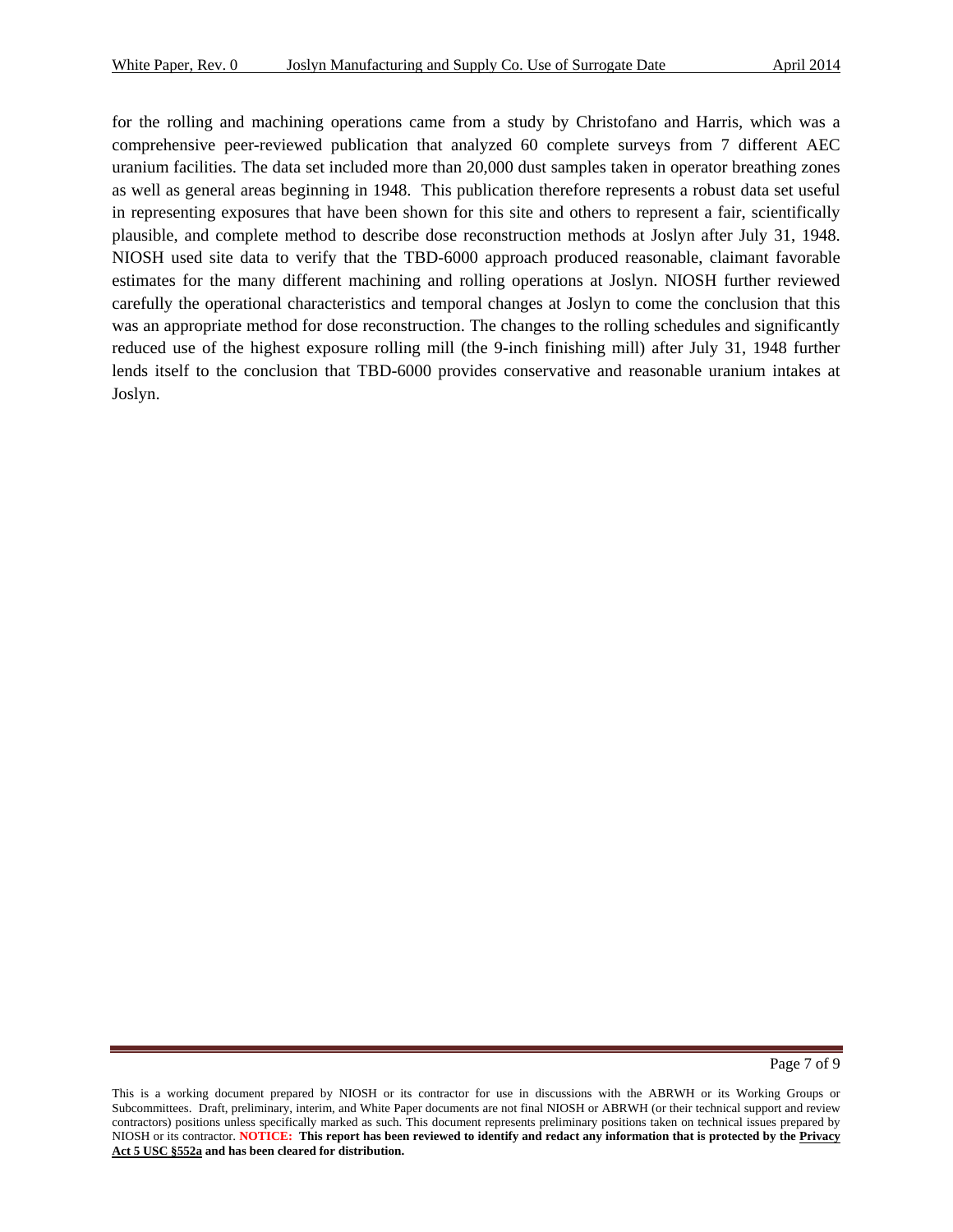#### **Attachment 1:**

 $\blacksquare$ 

Comparison on Time Weighted Average Study with TBD-6000 (from Table 7-1 of the Evaluation Report **Addendum)** 

| Table 7-1: Comparison of 1952 Time-weighted Average (TWA) Study with Battelle-TBD-6000 |                |                               |             |             |             |
|----------------------------------------------------------------------------------------|----------------|-------------------------------|-------------|-------------|-------------|
| <b>Joslyn Work Area/Job Description</b>                                                | <b>TWA</b>     | Battelle-TBD-6000             | <b>GM</b>   | 95%         | AM          |
|                                                                                        | $(pCi/m^3)$    | <b>Equivalent Description</b> | $(pCi/m^3)$ | $(pCi/m^3)$ | $(pCi/m^3)$ |
| 18" rough roll east                                                                    | 1496           | <b>Rolling Operator</b>       | 1606        | 22675       | 5864        |
| 18" rough roll west                                                                    | 169            | <b>Rolling Operator</b>       | 1606        | 22675       | 5864        |
| Roller Forman                                                                          | 327            | Rolling Supervisor            | 148         | 2090        | 540         |
| Asst Roller (Ass't Foreman)                                                            | 327            | Rolling Supervisor            | 148         | 2090        | 540         |
| <b>Furnace Heaters</b>                                                                 | $\overline{7}$ | Rolling General Labor         | 296         | 4179        | 1081        |
| Recorder                                                                               | $\overline{7}$ | Rolling General Labor         | 296         | 4179        | 1081        |
| 12" rough Roll East                                                                    | 273            | <b>Rolling Operator</b>       | 1606        | 22675       | 5864        |
| 12" rough Roll West                                                                    | 257            | <b>Rolling Operator</b>       | 1606        | 22675       | 5864        |
| Drag Down (Billet)                                                                     | 140            | Rolling General Labor         | 296         | 4179        | 1081        |
| 9" finishing roll east                                                                 | 7451           | <b>Rolling Operator</b>       | 1606        | 22675       | 5864        |
| 9" finishing roll west                                                                 | 2609           | <b>Rolling Operator</b>       | 1606        | 22675       | 5864        |
| Quench Tank                                                                            | 70             | Rolling General Labor         | 296         | 4179        | 1081        |
| <b>Draggers</b>                                                                        | 374            | Rolling General Labor         | 296         | 4179        | 1081        |
| Rod Stamper                                                                            | 109            | Rolling General Labor         | 296         | 4179        | 1081        |
| Rod Bundler                                                                            | 58             | Rolling General Labor         | 296         | 4179        | 1081        |
| Lathe Operation                                                                        | 5              | <b>Machining Operator</b>     | 2491        | 35171       | 9096        |

The 1952 study presented in Attachment 1 is the only time-weighted-average (TWA) study located for Joslyn. As can be seen, each arithmetic mean (AM) of the distribution with the given geometric mean (GM) and a geometric standard deviation (GSD) of 5 is generally much higher than the 1952 TWA values obtained at Joslyn. In one location ("9-inch finishing roll east"), the Joslyn value is higher.

Page 8 of 9

 NIOSH or its contractor. **NOTICE: This report has been reviewed to identify and redact any information that is protected by the Privacy**  This is a working document prepared by NIOSH or its contractor for use in discussions with the ABRWH or its Working Groups or Subcommittees. Draft, preliminary, interim, and White Paper documents are not final NIOSH or ABRWH (or their technical support and review contractors) positions unless specifically marked as such. This document represents preliminary positions taken on technical issues prepared by **Act 5 USC §552a and has been cleared for distribution.**